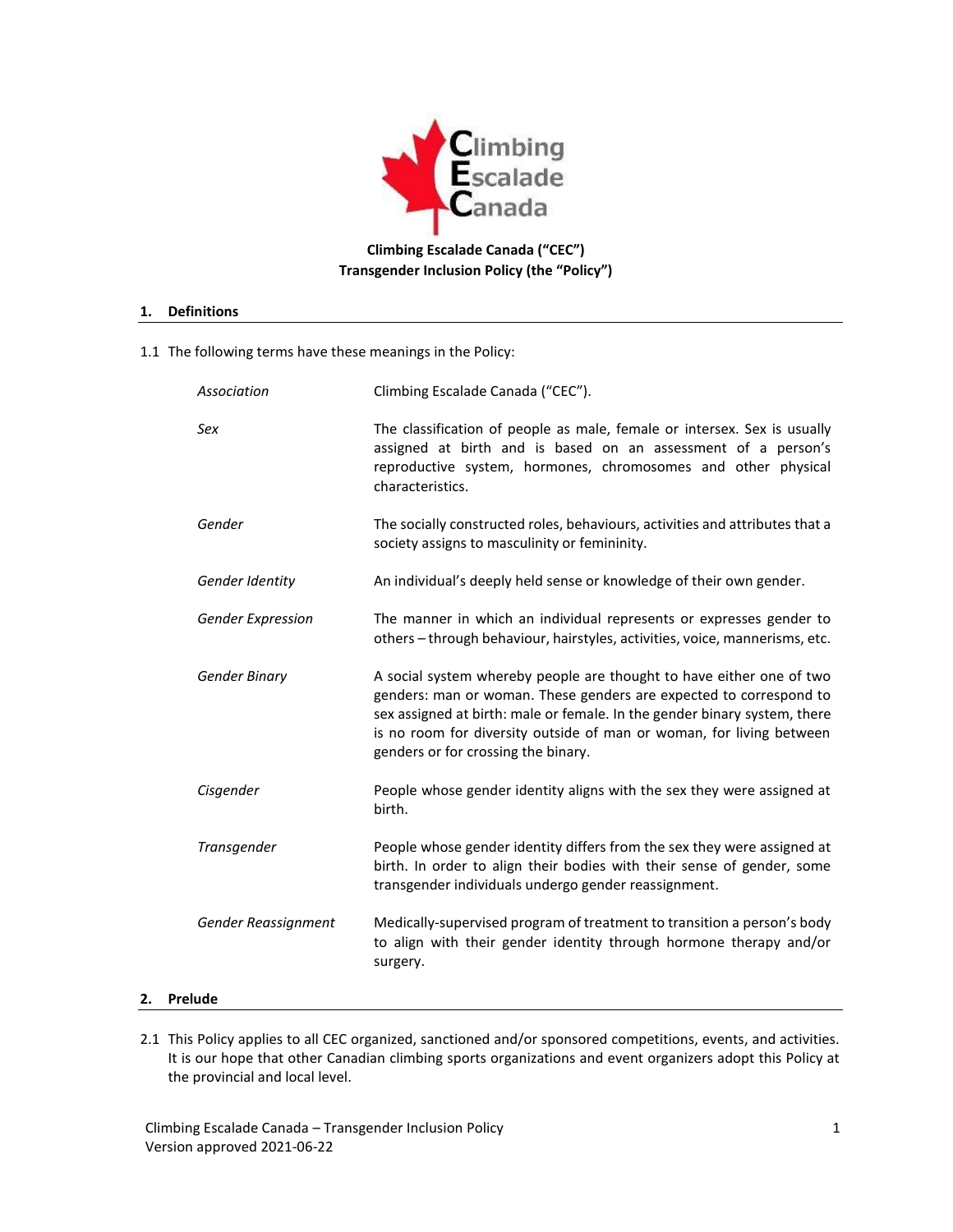2.2 Athletes are advised that other jurisdictions, international sports bodies and event organizers (such as USA Climbing, IFSC, IOC and others) may have different policies and requirements when it comes to transgender athletes. It is the athlete's responsibility to know and meet those regulations if they wish to compete in those jurisdictions. Athletes are encouraged to talk to their coach and/or designated CEC contact if they intend to compete outside of CEC's jurisdiction.

# **3. Guiding Principles**

- 3.1 CEC supports the recommendations outlined in Creating Inclusive Environments for Trans Participants in [Canadian Sport](https://cces.ca/sites/default/files/content/docs/pdf/creating_inclusive_environments_for_trans_participants_in_canadian_sport_practice_and_policy_template_final_e.pdf) ("CIETCS"), the guidance document developed by the Trans Inclusion in Sport Expert Working Group and published by the Canadian Centre for Ethics in Sport (CCES). CEC adopts the best practices outlined in CIETCS and has used the four Policy Guidance statements contained therein in the development of this Policy. These Policy Guidance statements are:
	- a. Individuals participating in development and recreational sport [\(LTAD stages](https://climbingcanada.ca/en/long-term-athlete-development/) Active Start, Fundamental, Learn to Train, Train to Train, Train to Compete **(until international federation rules apply)** and Active for Life should be able to participate in the gender with which they identify and not be subject to requirements for disclosure of personal information beyond those required of cisgender athletes. Nor should there be any requirement for hormonal therapy or surgery.
	- b. Hormone therapy should not be required for an individual to participate in high-performance sport (LTAD stages Train to Compete (once international federation rules become a factor) and Train to Win) in the gender category that is consistent with their gender identity, unless the sport organization can prove that hormone therapy is a reasonable and bona fide requirement.
	- c. Individuals should not be required to disclose their transgender identity or history to the sport organization in order to participate in high-performance sport (LTAD stages Train to Compete (once international federation rules become a factor) and Train to Win) unless there is a justified reason requiring them to do so.
	- d. Surgical intervention should not be required for an individual to participate in highperformance sport (LTAD stages Train to Compete (once international federation rules become a factor) and Train to Win) in the gender category that is consistent with their gender identity.

# **4. Actions for Inclusion**

- 4.1 CEC believes that all individuals deserve respectful and inclusive environments for participation that value the individual's gender identity and gender expression.
- 4.2 CEC wants to ensure that all participants have access to programming and facilities in which they feel comfortable and safe.
- 4.3 CEC is committed to implementing this Policy in a fair and equitable manner.
- 4.4 CEC pledges to:
	- a. Provide this Policy to CEC staff, Directors and coaches and offer additional inclusion education and training opportunities on its implementation.
	- b. Provide registration forms and other documents that allow:
		- i. individuals to indicate their gender identity, rather than their sex or gender; and

Climbing Escalade Canada – Transgender Inclusion Policy 2 Version approved 2021-06-22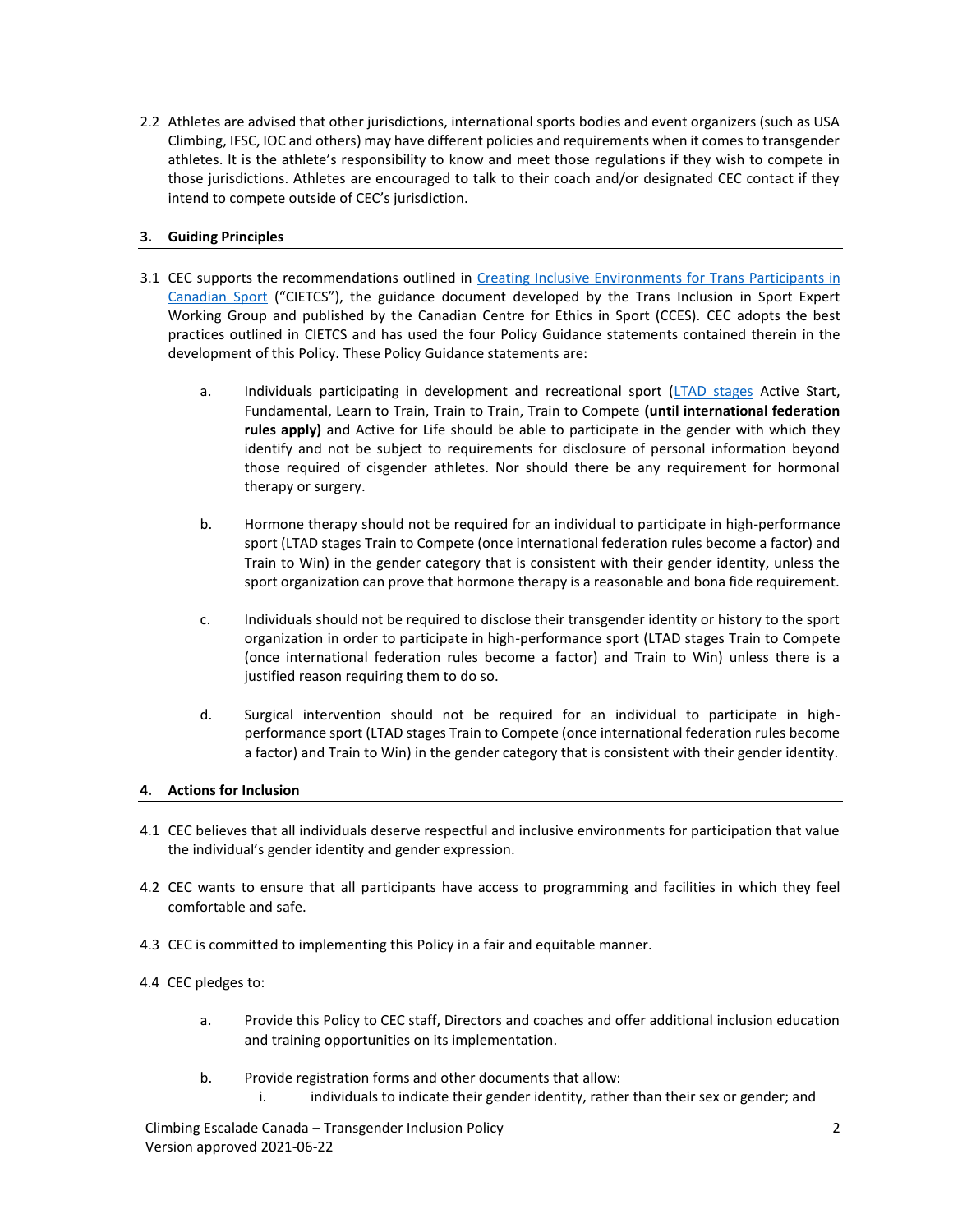- ii. individuals to abstain from indicating a gender identity with no consequence to the individual but shall indicate in which gender category they wish to compete.
- c. Maintain organizational documents and the CEC website in a manner that promotes inclusive language and images.
- d. Refer to individuals by their preferred name and pronouns.
- e. Work with transgender athletes on the implementation and/or modification of this Policy.
- f. Permit individuals to use washrooms, change rooms, and other facilities the individual feels best aligns with their gender identity when CEC has the authority to determine participants' use of these facilities.
- g. Ensure that CEC uniforms and dress codes that respect an individual's gender identity and gender expression.
- h. Develop and implement the necessary support for individuals to successfully transition within our sport, ensuring that they are treated with respect and dignity and in accordance with their expressed needs.
- i. Determine Eligibility Guidelines for transgender participants (as described in this Policy).
- 4.5 When applicable, the eligibility guidelines of the international governing bodies, and/or any major games regarding transgender athlete participation will supersede the eligibility guidelines as outlined in this Policy (see Section 2).

# **5. Eligibility Guidelines**

5.1 As a general guiding principle for the CEC's eligibility guidelines, CEC supports the following statement from CIETSCS:

"Based on this background and available evidence, the Expert Working Group felt that athletes should be able to participate in the gender of their choosing regardless of whether or not they have undergone hormone therapy.

- i. At both recreational and competitive levels in competition under the Association's jurisdiction, an individual may participate in the gender category of their choosing.
- ii. Individuals are not required to disclose their transgender identity or history to the Association or any of the Association's representatives (e. g., coaches, staff, Directors, officials, etc.).
- iii. All athletes must be aware that they may be subject to doping control testing pursuant to the Canadian Anti-Doping Program. Transgender athletes undergoing gender reassignment are encouraged to contact the Canadian Centre for Ethics in Sport (CCES) to determine what procedures, if any, are required to obtain a Therapeutic Use Exemption (TUE)."

# **6. Confidentiality**

- 6.1 Subject to Section 6.2 below, CEC will not disclose to outside parties any documentation or information about an individual's gender identity.
- 6.2 CEC may disclose an individual's registered gender category for competition purposes.